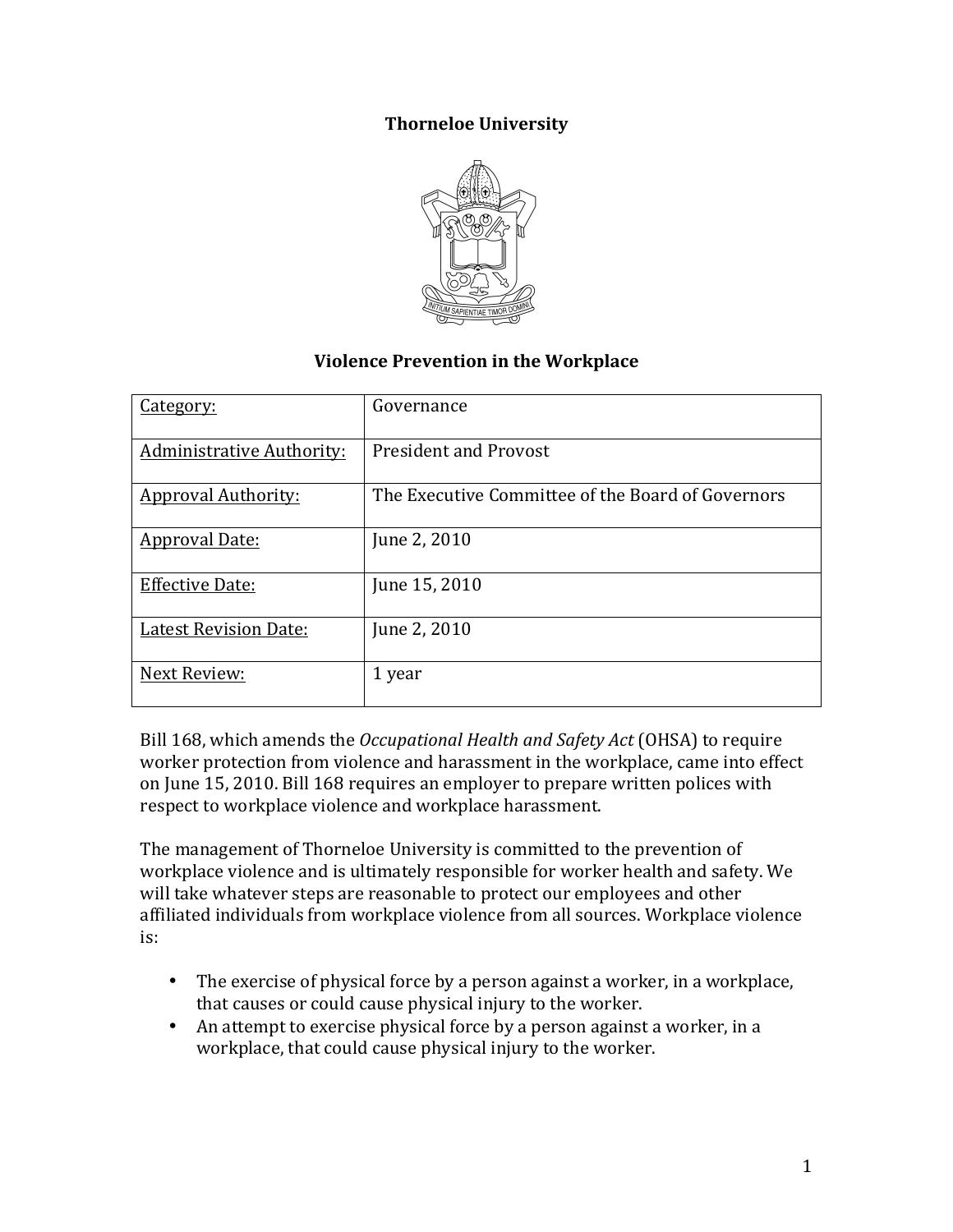• A statement or behaviour that is reasonable for a worker to interpret as a threat to exercise physical force against the worker, in workplace, that could cause physical injury to the worker.

Violent behaviour in the workplace is unacceptable from anyone. This policy applies to all who are present on Thorneloe University property – faculty, students, staff, users of facilities, visitors, etc. Everyone is expected to uphold this policy and to work together to prevent workplace violence.

There is a workplace violence program that implements this policy (see Appendix 1). It includes measures and procedures to protect employees and other affiliated individuals from workplace violence, a means of summoning immediate assistance and a process for reporting incidents, or raising concerns. (For these measures and procedures, see Appendix 1)

Thorneloe University, as the employer, will ensure this policy and the supporting program are implemented and maintained and that all employees have the appropriate information and instruction to protect them from violence in the workplace.

Every employee must work in compliance with this policy and the supporting program. All employees and other affiliated persons are encouraged to raise any concerns about workplace violence and to report any violent incidents or threats. (See Appendix 1.)

The administration pledges to investigate and deal with all incidents and complaints of workplace violence in a fair and timely manner, respecting the privacy of all concerned as much as possible. (See Appendix 1.)

Signed: \_\_\_\_\_\_\_\_\_\_\_\_\_\_\_\_\_\_\_\_\_\_\_\_\_\_\_\_\_\_\_\_\_\_\_\_\_\_\_\_ President Date: \_\_\_\_\_\_\_\_\_\_\_\_\_\_\_\_

The "Thorneloe University Harassment and Discrimination Policy" policy should be consulted whenever there are concerns about harassment in the workplace.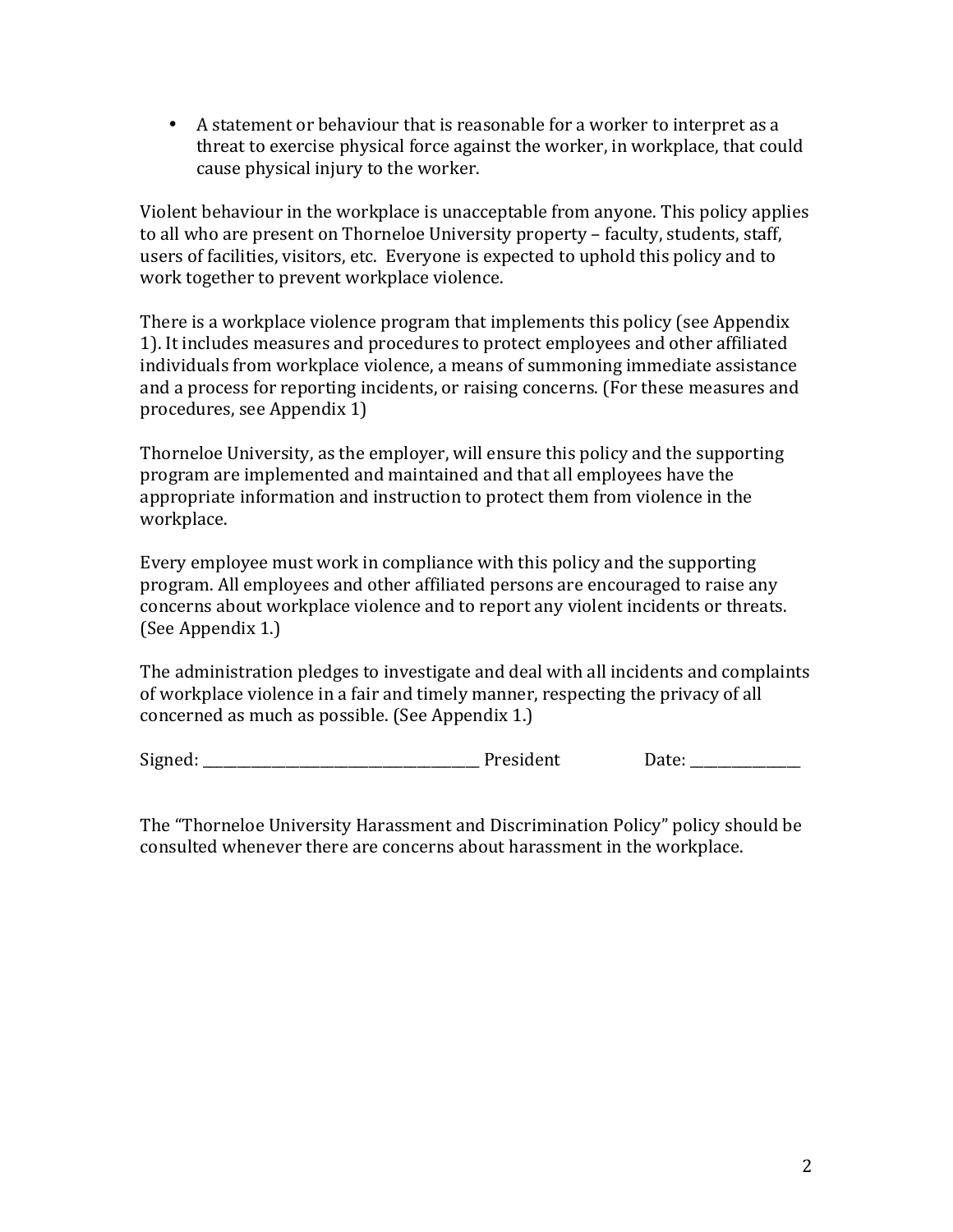## Appendix 1: Workplace Violence Procedures<sup>1</sup>

- 1. The University:
	- a. Will dedicate sufficient attention, resources, and time to identify and address factors that contribute to workplace violence including but not limited to, bullying, teasing, abusive, and other aggressive behaviour, and to prevent and protect against it;
	- b. Will communicate to its employees information in its possession about factors contributing to workplace violence;
	- c. Will assist employees who have been exposed to workplace violence;
	- d. Will identify all factors that contribute to workplace violence including:
		- i. Experience in dealing with those factors and with workplace violence including violence in similar workplaces and domestic violence;
		- ii. The location and circumstances in which the work activities take place;
		- iii. The employee's reports of workplace violence or the risk of workplace violence;
		- iv. The University's investigation of workplace violence or the risk of workplace violence; and
		- v. The measures that are already in place to prevent and protect against workplace violence.
- 2. Assessment and Controls:

The University will assess the risk by taking into account the following:

- a. The nature and design of the work activities, conditions and surrounding environment:
- b. The potential for domestic violence in the workplace;
- c. The frequency of situations that present a risk of workplace violence;
- d. The severity of the adverse consequences to the employee exposed to a risk of workplace violence;
- e. The observations and recommendations of management, the health and safety committee/representative, and of the employees; and
- f. The measures that are already in place to prevent and protect against workplace violence.

Following the assessment of the risk, the University will develop and implement systemic controls to eliminate or minimize risk<sup>2</sup>:

 $1$  Ultimate HR Manual Newsletter, October 2008, Number 4, pages 4-5. and Ontario Government Passes Workplace Violence Legislation Newsletter, Hicks Morley, December 10, 2009

 $2$  Ultimate HR Manual, CCH Canada Limited, December 2009, Number 55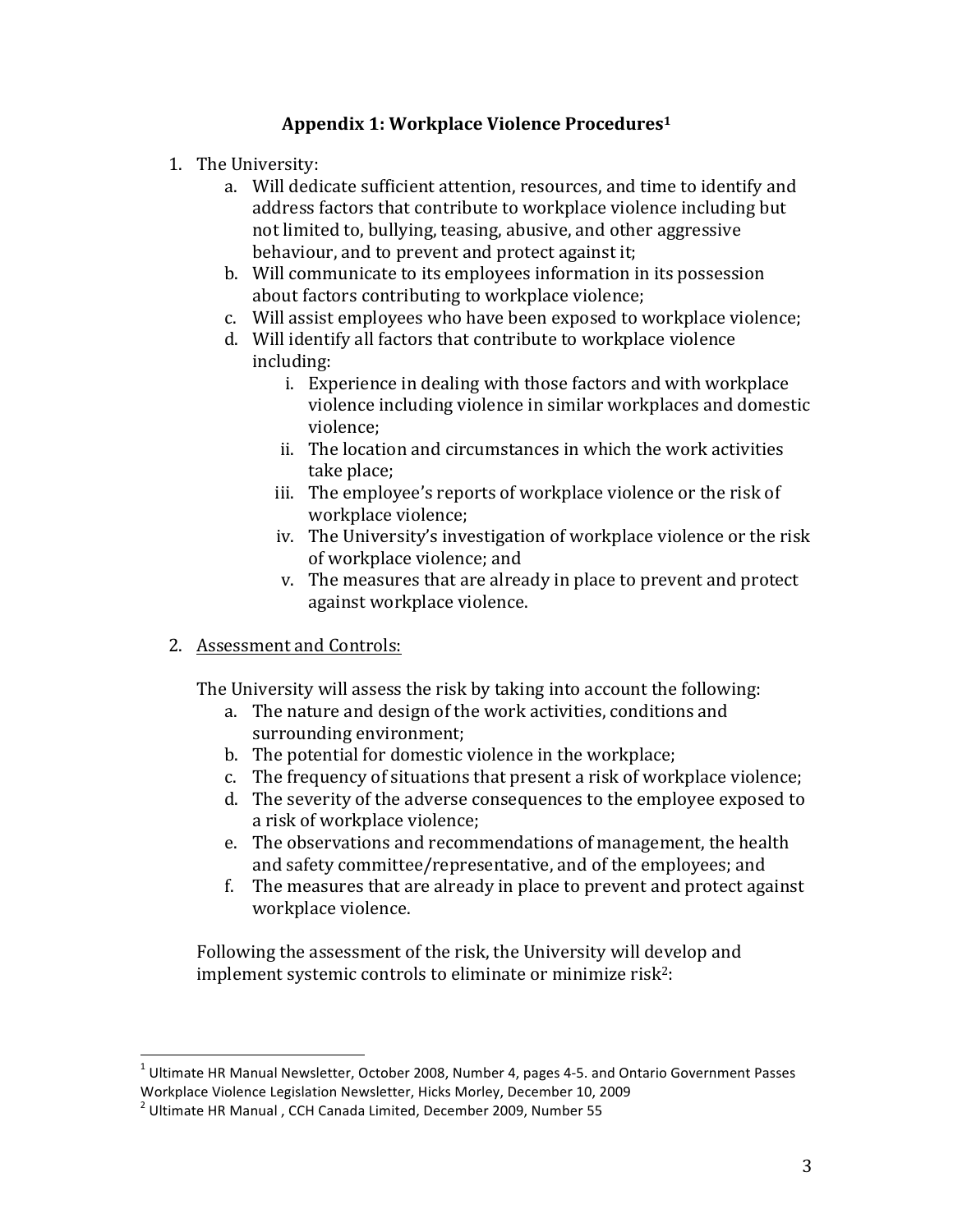The University will take reasonable precautions to protect workers who are at risk of physical injury from violence in the workplace.

- a. Managers and supervisors will alert certain workers of the risk of workplace violence from persons with a history of violent behaviour.
- b. The University will provide workers who may encounter such persons at work with as much information as needed, including personal information, to protect the workers from physical injury.
- c. The University acknowledges an employee's right to refuse work if they believe they are at risk of physical injury due to possible workplace violence:
- d. The workplace health and safety committee/representative and others will be notified if a worker is disabled or needs medical attention due to workplace violence.
- 3. Review:

At least every three years the University will review all measures, policies and procedures put in place to prevent, minimize, and/or control workplace violence to ensure effectiveness or to adjust to any changes that would compromise the effectiveness of those measures, policies, and procedures.

- 4. Notification and Investigation:
	- a. If someone is a witness to or a victim of workplace violence, please call 911 and/or Campus Security immediately, as well as Dr. Robert Derrenbacker, the President and Provost of the University. The President and Provost will investigate the matter.
	- b. When the University becomes aware of workplace violence or alleged workplace violence, it will attempt to resolve the matter with the employee as soon as possible.
	- c. If the matter is unresolved, the University will appoint a competent person to investigate the workplace violence and provide that person with any relevant information that can be disclosed without prohibition by law and that would not reveal the identity of the persons involved without their consent.
	- d. Upon completion of the investigation the organization:
		- i. Will keep a record of the report;
		- ii. Will provide the health and safety committee or representative with a copy of the report providing any relevant information that can be disclosed without prohibition by law and that would not reveal the identity of the persons involved without their consent: and
		- iii. Will adapt or implement controls to prevent a recurrence of the workplace violence.
- 5. Training: